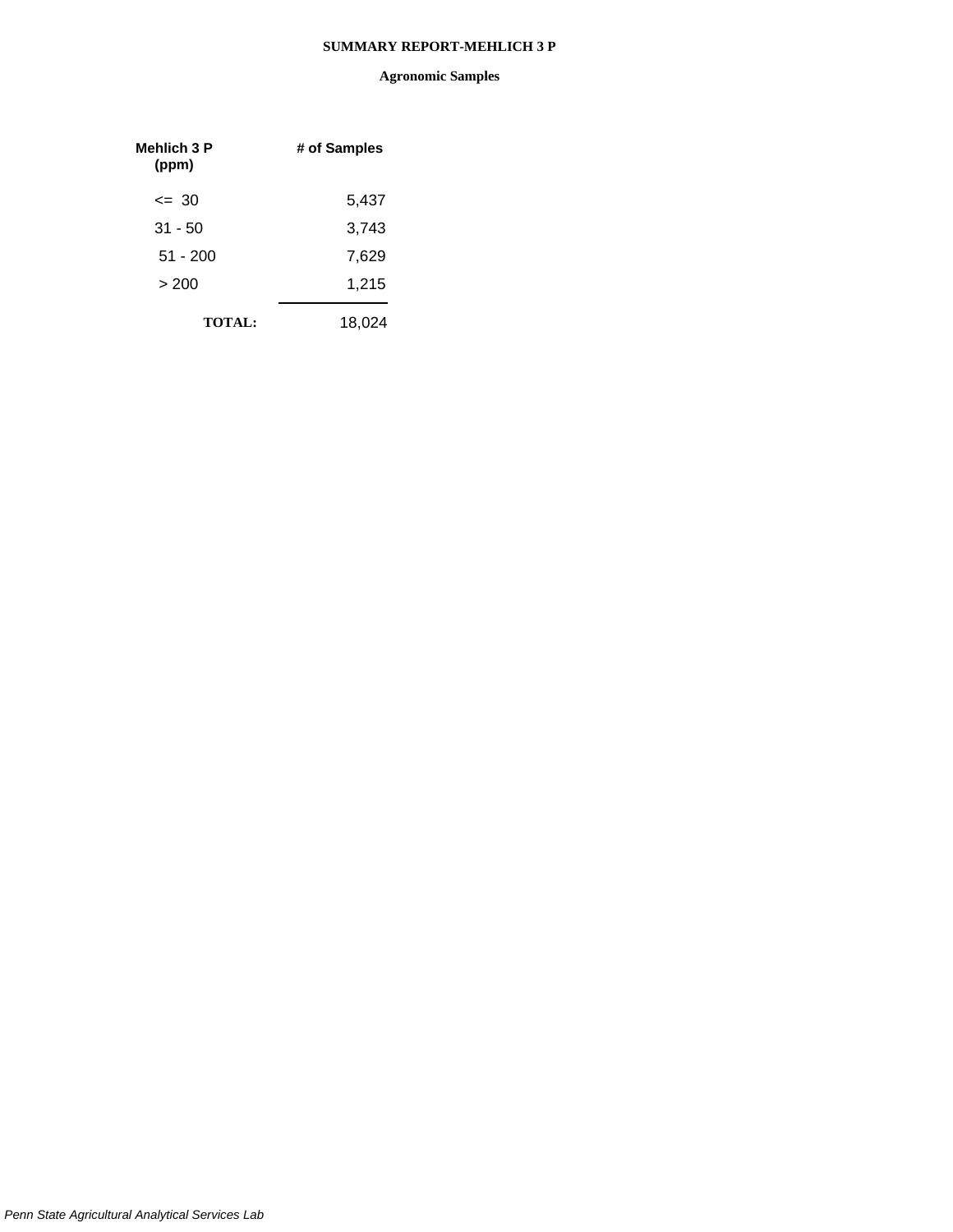## **BY COUNTY**

| <b>County</b>    | <b>Total Samples</b> |                | Mehlich 3 P<br>(ppm) | # of Samples |
|------------------|----------------------|----------------|----------------------|--------------|
| <b>ADAMS</b>     | 145                  |                |                      |              |
|                  |                      | $\mathbf{1}$   | $= 30$               | 33           |
|                  |                      | $\overline{2}$ | $31 - 50$            | 28           |
|                  |                      | 3              | $51 - 200$           | 63           |
|                  |                      | $\overline{4}$ | > 200                | 21           |
| <b>ALLEGHENY</b> | 100                  |                |                      |              |
|                  |                      | $\mathbf{1}$   | $= 30$               | 52           |
|                  |                      | $\overline{2}$ | $31 - 50$            | 19           |
|                  |                      | 3              | $51 - 200$           | 23           |
|                  |                      | 4              | > 200                | $\,6$        |
| <b>ARMSTRONG</b> | 166                  |                |                      |              |
|                  |                      | $\mathbf{1}$   | $\leq$ 30            | 104          |
|                  |                      | $\overline{2}$ | $31 - 50$            | 25           |
|                  |                      | 3              | $51 - 200$           | 37           |
| <b>BEAVER</b>    | 79                   |                |                      |              |
|                  |                      | 1              | $\leq$ 30            | 47           |
|                  |                      | $\overline{2}$ | $31 - 50$            | 12           |
|                  |                      | 3              | $51 - 200$           | 17           |
|                  |                      | $\overline{4}$ | > 200                | 3            |
| <b>BEDFORD</b>   | 276                  |                |                      |              |
|                  |                      | $\mathbf 1$    | $\leq$ 30            | 71           |
|                  |                      | $\overline{2}$ | $31 - 50$            | 76           |
|                  |                      | 3              | $51 - 200$           | 123          |
|                  |                      | 4              | > 200                | 6            |
| <b>BERKS</b>     | 423                  |                |                      |              |
|                  |                      | 1              | $\leq$ 30            | 42           |
|                  |                      | $\overline{2}$ | $31 - 50$            | 45           |
|                  |                      | 3              | $51 - 200$           | 254          |
|                  |                      | $\overline{4}$ | > 200                | 82           |
| <b>BLAIR</b>     | 353                  |                |                      |              |
|                  |                      | $\mathbf{1}$   | $\leq$ 30            | 64           |
|                  |                      | $\overline{2}$ | $31 - 50$            | 79           |
|                  |                      | 3              | $51 - 200$           | 188          |
|                  |                      | $\overline{4}$ | > 200                | 22           |
| <b>BRADFORD</b>  | 510                  |                |                      |              |
|                  |                      | 1              | $\leq$ 30            | 131          |
|                  |                      | $\overline{2}$ | $31 - 50$            | 106          |
|                  |                      | $\sqrt{3}$     | $51 - 200$           | 250          |
|                  |                      | 4              | > 200                | 23           |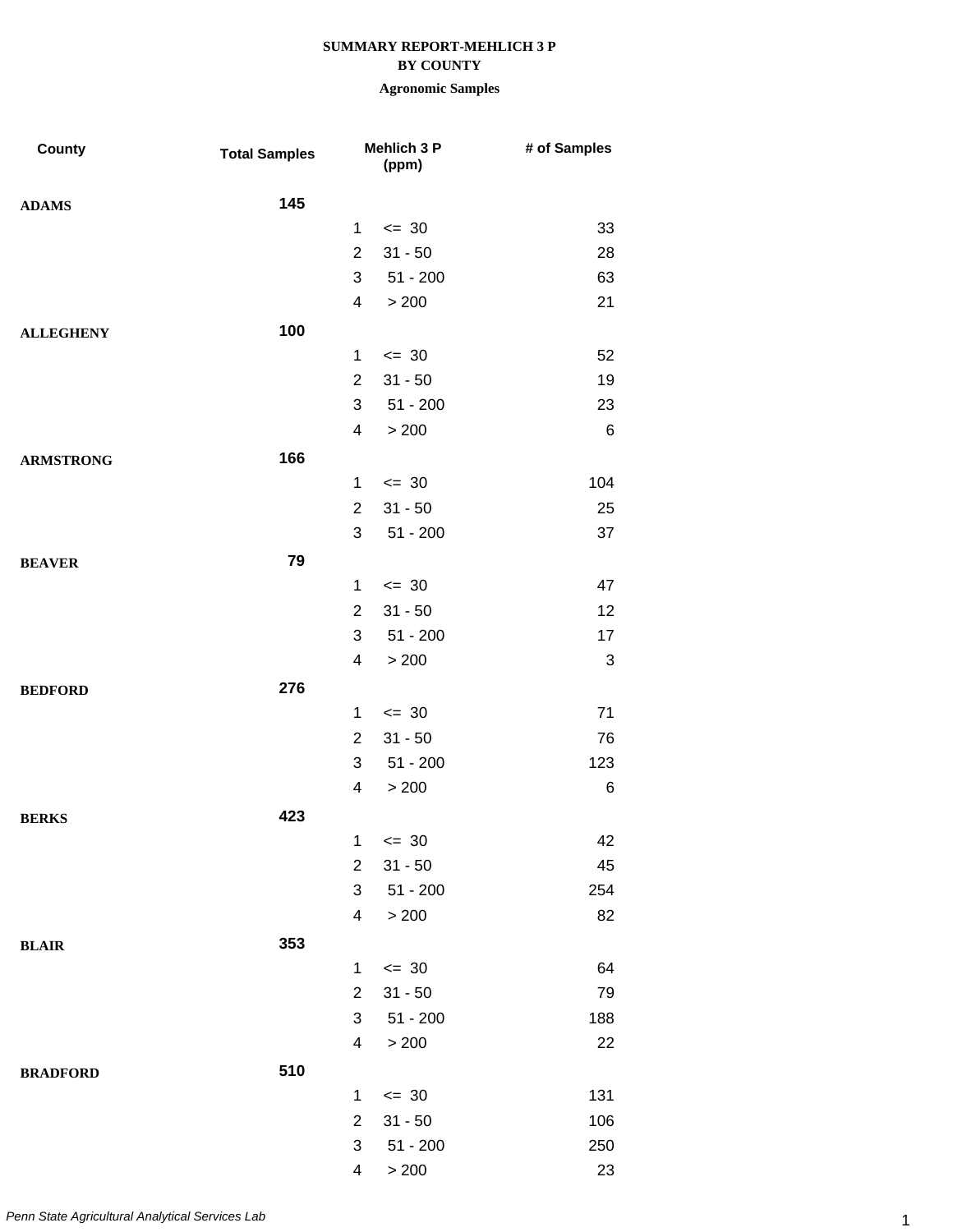### **BY COUNTY**

| County         | <b>Total Samples</b> |                | Mehlich 3 P<br>(ppm) | # of Samples              |
|----------------|----------------------|----------------|----------------------|---------------------------|
| <b>BUCKS</b>   | 197                  |                |                      |                           |
|                |                      | $\mathbf{1}$   | $\leq$ 30            | 71                        |
|                |                      | $\overline{2}$ | $31 - 50$            | 43                        |
|                |                      | 3              | 51 - 200             | 73                        |
|                |                      | 4              | > 200                | 10                        |
| <b>BUTLER</b>  | 619                  |                |                      |                           |
|                |                      | $\mathbf{1}$   | $\leq$ 30            | 297                       |
|                |                      | $\overline{2}$ | $31 - 50$            | 152                       |
|                |                      | 3              | $51 - 200$           | 157                       |
|                |                      | 4              | > 200                | 13                        |
| <b>CAMBRIA</b> | 244                  |                |                      |                           |
|                |                      | $\mathbf{1}$   | $\leq$ 30            | 85                        |
|                |                      | $\overline{2}$ | $31 - 50$            | 62                        |
|                |                      | 3              | $51 - 200$           | 92                        |
|                |                      | 4              | > 200                | $\sqrt{5}$                |
| <b>CAMERON</b> | 12                   |                |                      |                           |
|                |                      | $\mathbf{1}$   | $\leq$ 30            | 6                         |
|                |                      | $\overline{2}$ | $31 - 50$            | 5                         |
|                |                      | 3              | $51 - 200$           | $\mathbf 1$               |
| <b>CARBON</b>  | 24                   |                |                      |                           |
|                |                      | $\mathbf{1}$   | $\leq$ 30            | 4                         |
|                |                      | $\overline{2}$ | $31 - 50$            | $\overline{\mathbf{4}}$   |
|                |                      | 3              | $51 - 200$           | 13                        |
|                |                      | 4              | > 200                | $\ensuremath{\mathsf{3}}$ |
| <b>CENTRE</b>  | 2,099                |                |                      |                           |
|                |                      | 1              | $\leq 30$            | 639                       |
|                |                      | $\overline{2}$ | $31 - 50$            | 526                       |
|                |                      | 3              | $51 - 200$           | 854                       |
|                |                      | 4              | > 200                | 80                        |
| <b>CHESTER</b> | 195                  |                |                      |                           |
|                |                      | $\mathbf{1}$   | $\leq$ 30            | 59                        |
|                |                      | $\overline{2}$ | $31 - 50$            | 44                        |
|                |                      | 3              | $51 - 200$           | 86                        |
|                |                      | 4              | $>200$               | 6                         |
| <b>CLARION</b> | 209                  |                |                      |                           |
|                |                      | $\mathbf{1}$   | $\leq$ 30            | 151                       |
|                |                      | $\overline{2}$ | $31 - 50$            | 29                        |
|                |                      | 3              | $51 - 200$           | 28                        |
|                |                      | 4              | > 200                | $\mathbf 1$               |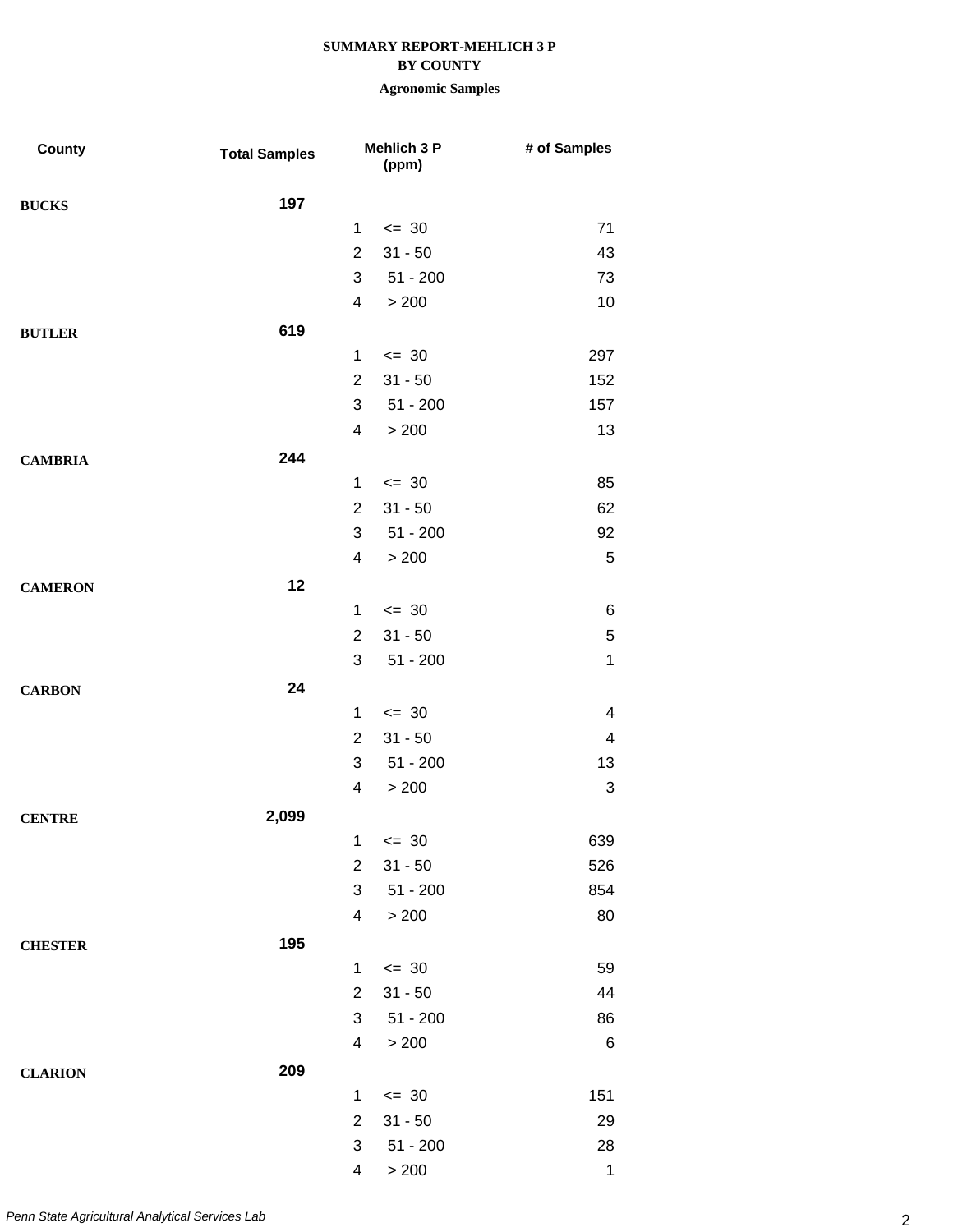## **BY COUNTY**

| County            | <b>Total Samples</b> |                | Mehlich 3 P<br>(ppm) | # of Samples             |
|-------------------|----------------------|----------------|----------------------|--------------------------|
| <b>CLEARFIELD</b> | 267                  |                |                      |                          |
|                   |                      | $\mathbf{1}$   | $= 30$               | 116                      |
|                   |                      | $\overline{2}$ | $31 - 50$            | 57                       |
|                   |                      | 3              | $51 - 200$           | 77                       |
|                   |                      | $\overline{4}$ | > 200                | 17                       |
| <b>CLINTON</b>    | 300                  |                |                      |                          |
|                   |                      | $\mathbf{1}$   | $\leq$ 30            | 69                       |
|                   |                      | $\overline{2}$ | $31 - 50$            | 53                       |
|                   |                      | 3              | $51 - 200$           | 148                      |
|                   |                      | $\overline{4}$ | > 200                | 30                       |
| <b>COLUMBIA</b>   | 434                  |                |                      |                          |
|                   |                      | $\mathbf{1}$   | $\leq$ 30            | 51                       |
|                   |                      | $\overline{2}$ | $31 - 50$            | 76                       |
|                   |                      | 3              | $51 - 200$           | 283                      |
|                   |                      | $\overline{4}$ | > 200                | 24                       |
| <b>CRAWFORD</b>   | 466                  |                |                      |                          |
|                   |                      | $\mathbf{1}$   | $\leq$ 30            | 201                      |
|                   |                      | $\overline{2}$ | $31 - 50$            | 121                      |
|                   |                      | 3              | $51 - 200$           | 141                      |
|                   |                      | 4              | > 200                | 3                        |
| <b>CUMBERLAND</b> | 193                  |                |                      |                          |
|                   |                      | $\mathbf 1$    | $\leq$ 30            | 41                       |
|                   |                      | $\overline{2}$ | $31 - 50$            | 28                       |
|                   |                      | 3              | $51 - 200$           | 107                      |
|                   |                      | 4              | > 200                | 17                       |
| <b>DAUPHIN</b>    | 223                  |                |                      |                          |
|                   |                      | $\mathbf{1}$   | $\leq$ 30            | 55                       |
|                   |                      | $\overline{2}$ | $31 - 50$            | 45                       |
|                   |                      | 3              | $51 - 200$           | 108                      |
|                   |                      | $\overline{4}$ | > 200                | 15                       |
| <b>DELAWARE</b>   | 23                   |                |                      |                          |
|                   |                      | $\mathbf 1$    | $\leq$ 30            | $\overline{\mathbf{4}}$  |
|                   |                      | 2              | $31 - 50$            | 3                        |
|                   |                      | 3              | $51 - 200$           | $\overline{\mathcal{A}}$ |
|                   |                      | 4              | > 200                | 12                       |
| ${\bf ELK}$       | 74                   |                |                      |                          |
|                   |                      | $\mathbf 1$    | $\leq$ 30            | 37                       |
|                   |                      | $\overline{2}$ | $31 - 50$            | 18                       |
|                   |                      | 3              | $51 - 200$           | 16                       |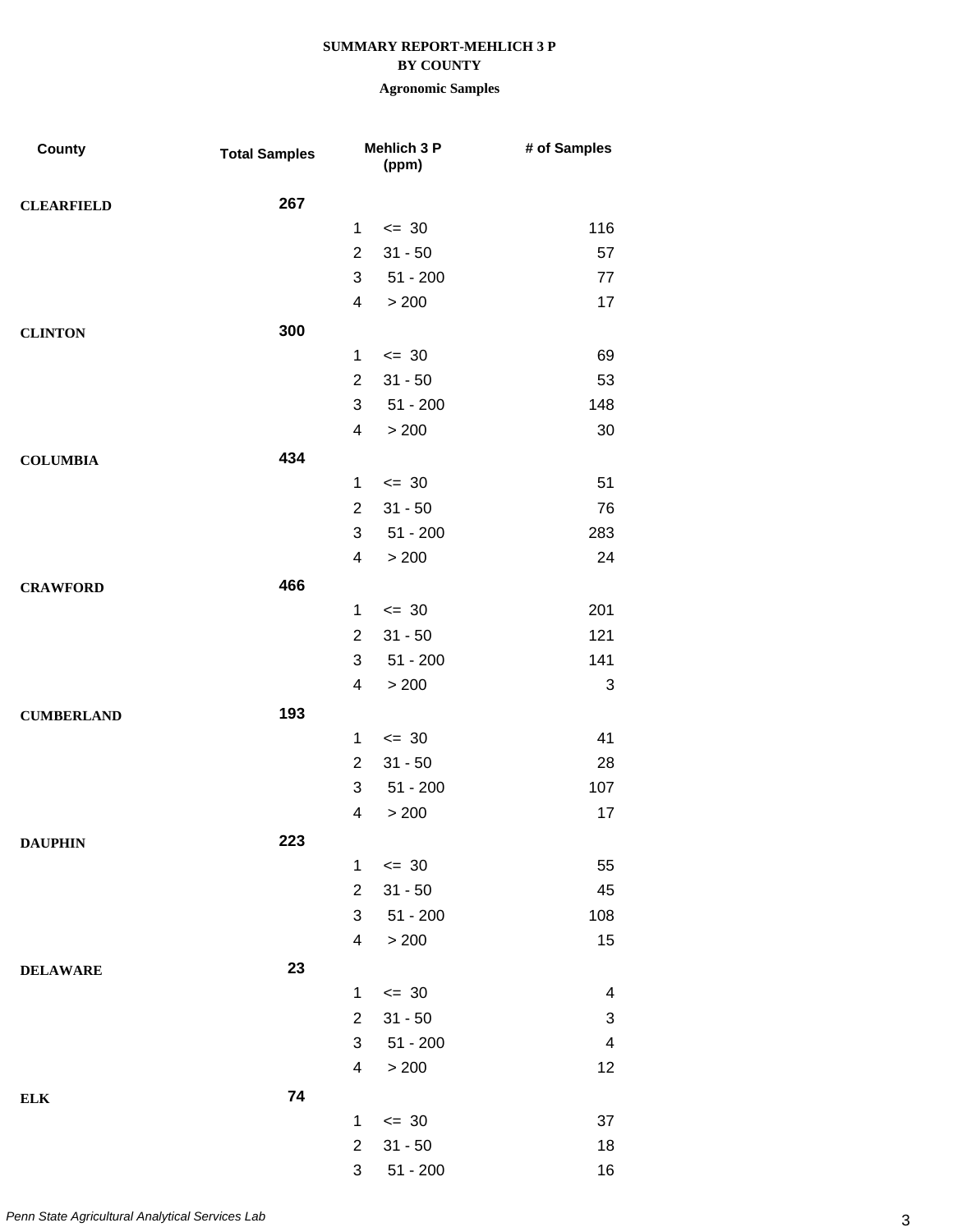### **BY COUNTY**

| County            | <b>Total Samples</b> |                | Mehlich 3 P<br>(ppm) | # of Samples   |
|-------------------|----------------------|----------------|----------------------|----------------|
|                   |                      | 4              | > 200                | 3              |
| <b>ERIE</b>       | 248                  |                |                      |                |
|                   |                      | 1              | $= 30$               | 118            |
|                   |                      | $\overline{2}$ | $31 - 50$            | 55             |
|                   |                      | 3              | $51 - 200$           | 66             |
|                   |                      | 4              | > 200                | 9              |
| <b>FAYETTE</b>    | 329                  |                |                      |                |
|                   |                      | $\mathbf{1}$   | $\leq$ 30            | 163            |
|                   |                      | $\overline{2}$ | $31 - 50$            | 78             |
|                   |                      | 3              | $51 - 200$           | 78             |
|                   |                      | 4              | > 200                | 10             |
| <b>FOREST</b>     | 50                   |                |                      |                |
|                   |                      | $\mathbf 1$    | $\leq$ 30            | 23             |
|                   |                      | $\overline{2}$ | $31 - 50$            | 12             |
|                   |                      | 3              | $51 - 200$           | 15             |
| <b>FRANKLIN</b>   | 258                  |                |                      |                |
|                   |                      | $\mathbf 1$    | $\leq$ 30            | 45             |
|                   |                      | $\overline{2}$ | $31 - 50$            | 52             |
|                   |                      | 3              | $51 - 200$           | 139            |
|                   |                      | 4              | > 200                | 22             |
| <b>FULTON</b>     | 140                  |                |                      |                |
|                   |                      | $\mathbf 1$    | $\leq$ 30            | 71             |
|                   |                      | $\overline{2}$ | $31 - 50$            | 28             |
|                   |                      | 3              | $51 - 200$           | 37             |
|                   |                      | 4              | > 200                | 4              |
| <b>GREENE</b>     | 64                   |                |                      |                |
|                   |                      | $\mathbf{1}$   | $\leq$ 30            | 27             |
|                   |                      | $\overline{2}$ | $31 - 50$            | 22             |
|                   |                      | 3              | $51 - 200$           | 15             |
| <b>HUNTINGDON</b> | 385                  |                |                      |                |
|                   |                      | $\mathbf 1$    | $\leq$ 30            | 125            |
|                   |                      | $\overline{2}$ | $31 - 50$            | 80             |
|                   |                      | 3              | $51 - 200$           | 168            |
|                   |                      | 4              | > 200                | 12             |
| <b>INDIANA</b>    | 363                  |                |                      |                |
|                   |                      | $\mathbf 1$    | $\leq$ 30            | 160            |
|                   |                      | $\overline{2}$ | $31 - 50$            | 81             |
|                   |                      | 3              | $51 - 200$           | 120            |
|                   |                      | 4              | > 200                | $\overline{c}$ |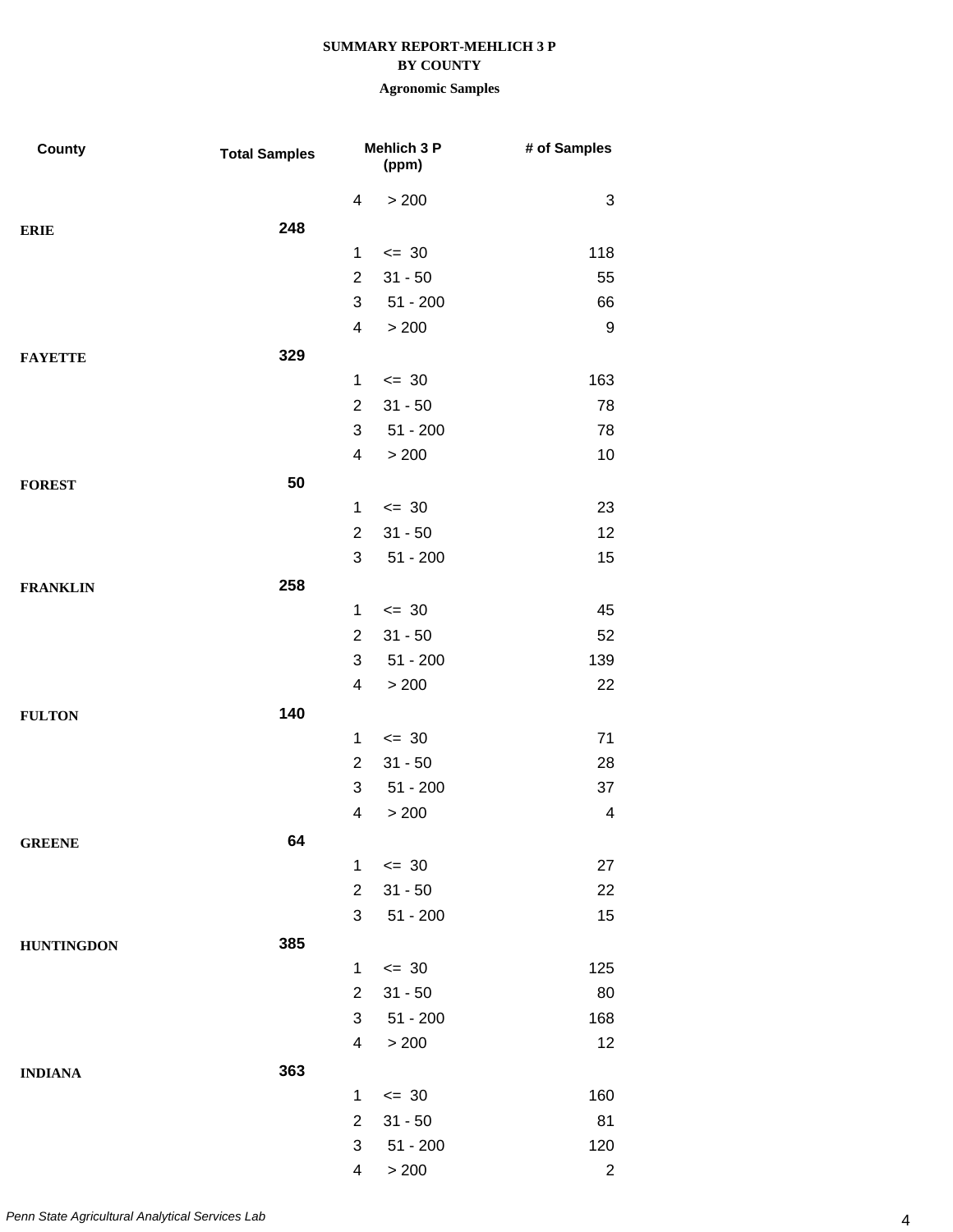## **BY COUNTY**

| County            | <b>Total Samples</b> |                | <b>Mehlich 3 P</b><br>(ppm) | # of Samples   |
|-------------------|----------------------|----------------|-----------------------------|----------------|
| <b>JEFFERSON</b>  | 263                  |                |                             |                |
|                   |                      | $\mathbf{1}$   | $= 30$                      | 153            |
|                   |                      | $\overline{2}$ | $31 - 50$                   | 44             |
|                   |                      | 3              | $51 - 200$                  | 63             |
|                   |                      | 4              | > 200                       | $\sqrt{3}$     |
| <b>JUNIATA</b>    | 472                  |                |                             |                |
|                   |                      | $\mathbf{1}$   | $\leq$ 30                   | 67             |
|                   |                      | $\overline{2}$ | $31 - 50$                   | 94             |
|                   |                      | 3              | $51 - 200$                  | 265            |
|                   |                      | 4              | > 200                       | 46             |
| <b>LACKAWANNA</b> | 96                   |                |                             |                |
|                   |                      | $\mathbf{1}$   | $= 30$                      | 27             |
|                   |                      | $\overline{2}$ | $31 - 50$                   | 9              |
|                   |                      | 3              | $51 - 200$                  | 53             |
|                   |                      | 4              | > 200                       | $\overline{7}$ |
| <b>LANCASTER</b>  | 357                  |                |                             |                |
|                   |                      | $\mathbf{1}$   | $\leq$ 30                   | 67             |
|                   |                      | $\overline{2}$ | $31 - 50$                   | 60             |
|                   |                      | 3              | $51 - 200$                  | 149            |
|                   |                      | 4              | > 200                       | 81             |
| <b>LAWRENCE</b>   | 120                  |                |                             |                |
|                   |                      | $\mathbf{1}$   | $\leq$ 30                   | 36             |
|                   |                      | $\overline{2}$ | $31 - 50$                   | 31             |
|                   |                      | 3              | $51 - 200$                  | 52             |
|                   |                      | 4              | > 200                       | $\mathbf 1$    |
| <b>LEBANON</b>    | 350                  |                |                             |                |
|                   |                      | $\mathbf{1}$   | $\leq$ 30                   | 37             |
|                   |                      | $\overline{2}$ | $31 - 50$                   | 67             |
|                   |                      | 3              | $51 - 200$                  | 204            |
|                   |                      | 4              | > 200                       | 42             |
| <b>LEHIGH</b>     | 94                   |                |                             |                |
|                   |                      | 1              | $\leq$ 30                   | 18             |
|                   |                      | $\overline{2}$ | $31 - 50$                   | 23             |
|                   |                      | 3              | $51 - 200$                  | 52             |
|                   |                      | 4              | > 200                       | $\mathbf 1$    |
| <b>LUZERNE</b>    | 291                  |                |                             |                |
|                   |                      | $\mathbf{1}$   | $\leq$ 30                   | 36             |
|                   |                      | $\overline{2}$ | $31 - 50$                   | 45             |
|                   |                      | 3              | $51 - 200$                  | 184            |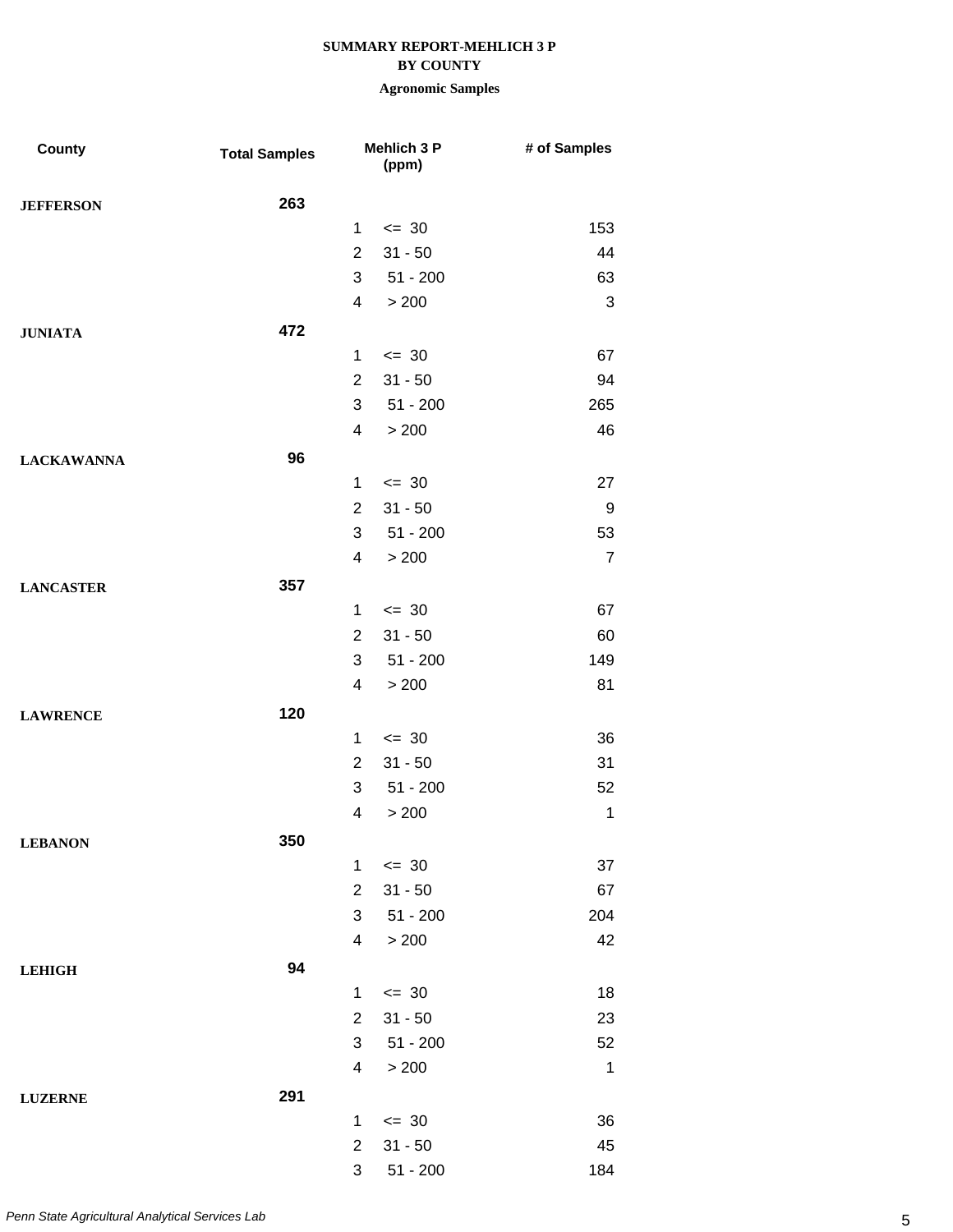### **BY COUNTY**

| County             | <b>Total Samples</b> |                | <b>Mehlich 3 P</b><br>(ppm) | # of Samples   |
|--------------------|----------------------|----------------|-----------------------------|----------------|
|                    |                      | 4              | > 200                       | 26             |
| <b>LYCOMING</b>    | 429                  |                |                             |                |
|                    |                      | $\mathbf{1}$   | $= 30$                      | 98             |
|                    |                      | $\overline{2}$ | $31 - 50$                   | 105            |
|                    |                      | 3              | $51 - 200$                  | 203            |
|                    |                      | 4              | > 200                       | 23             |
| <b>MCKEAN</b>      | 55                   |                |                             |                |
|                    |                      | $\mathbf{1}$   | $\leq$ 30                   | 30             |
|                    |                      | $\overline{2}$ | $31 - 50$                   | 9              |
|                    |                      | 3              | $51 - 200$                  | 14             |
|                    |                      | 4              | > 200                       | $\overline{2}$ |
| <b>MERCER</b>      | 438                  |                |                             |                |
|                    |                      | $\mathbf{1}$   | $= 30$                      | 212            |
|                    |                      | $\overline{2}$ | $31 - 50$                   | 121            |
|                    |                      | 3              | $51 - 200$                  | 94             |
|                    |                      | 4              | > 200                       | 11             |
| <b>MIFFLIN</b>     | 78                   |                |                             |                |
|                    |                      | $\mathbf{1}$   | $= 30$                      | 10             |
|                    |                      | $\overline{2}$ | $31 - 50$                   | 11             |
|                    |                      | 3              | $51 - 200$                  | 42             |
|                    |                      | 4              | > 200                       | 15             |
| <b>MONROE</b>      | 39                   |                |                             |                |
|                    |                      | $\mathbf{1}$   | $= 30$                      | 16             |
|                    |                      | $\overline{2}$ | $31 - 50$                   | 11             |
|                    |                      | 3              | $51 - 200$                  | 11             |
|                    |                      |                | 4 > 200                     | $\mathbf{1}$   |
| <b>MONTGOMERY</b>  | 342                  |                |                             |                |
|                    |                      | $\mathbf{1}$   | $\leq$ 30                   | 144            |
|                    |                      | $\overline{2}$ | $31 - 50$                   | 51             |
|                    |                      | 3              | 51 - 200                    | 122            |
|                    |                      | 4              | > 200                       | 25             |
| <b>MONTOUR</b>     | 202                  |                |                             |                |
|                    |                      | $\mathbf{1}$   | $= 30$                      | 47             |
|                    |                      | $\overline{2}$ | $31 - 50$                   | 41             |
|                    |                      | 3              | $51 - 200$                  | 103            |
|                    |                      | 4              | > 200                       | 11             |
| <b>NORTHAMPTON</b> | 107                  |                |                             |                |
|                    |                      | $\mathbf{1}$   | $\leq$ 30                   | 26             |
|                    |                      | $\overline{c}$ | $31 - 50$                   | 26             |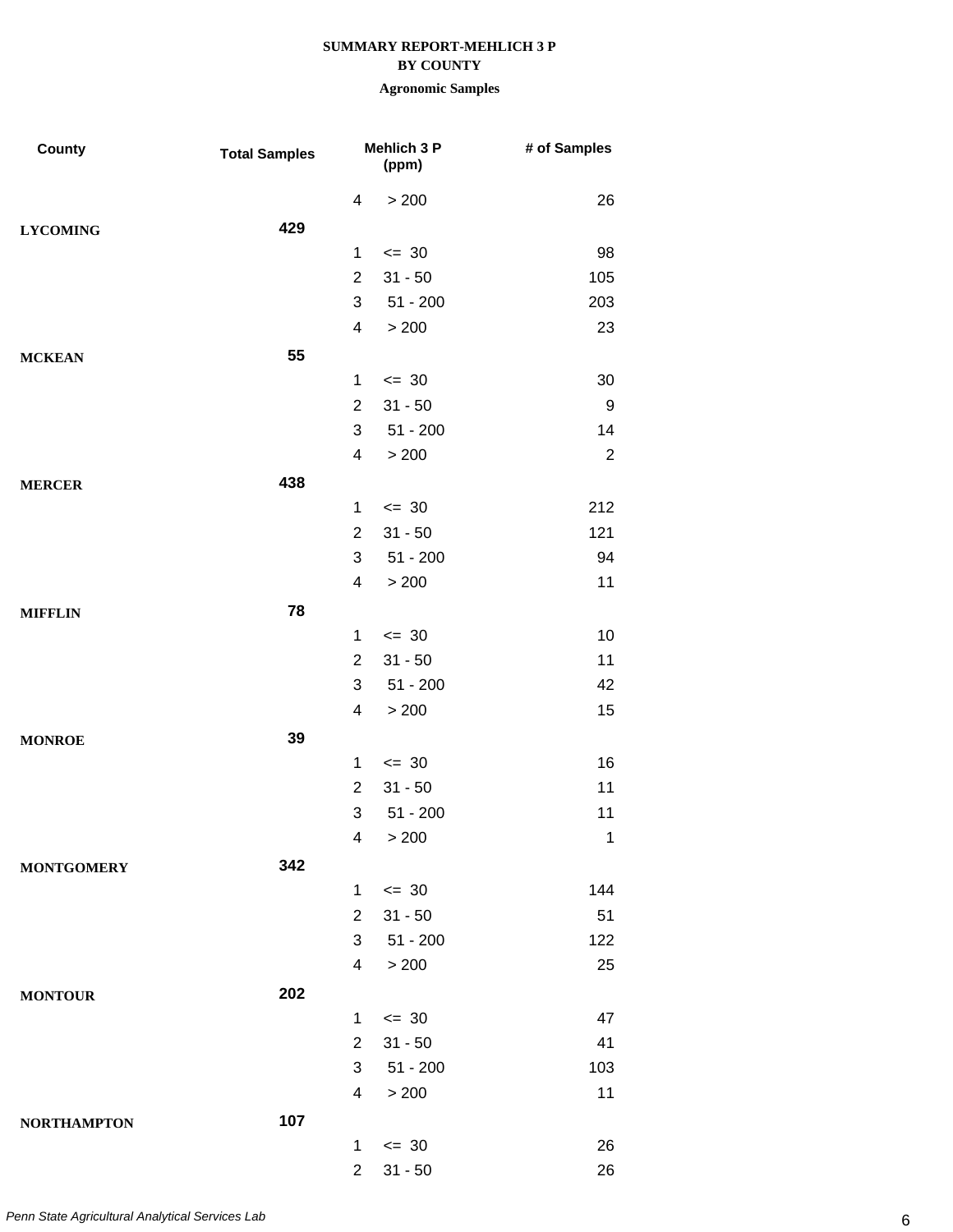### **BY COUNTY**

| County                | <b>Total Samples</b> |                          | Mehlich 3 P<br>(ppm) | # of Samples            |
|-----------------------|----------------------|--------------------------|----------------------|-------------------------|
|                       |                      | 3                        | $51 - 200$           | 51                      |
|                       |                      | 4                        | > 200                | 4                       |
| <b>NORTHUMBERLAND</b> | 375                  |                          |                      |                         |
|                       |                      | $\mathbf{1}$             | $\leq$ 30            | 42                      |
|                       |                      | $\overline{2}$           | $31 - 50$            | 70                      |
|                       |                      | 3                        | $51 - 200$           | 195                     |
|                       |                      | 4                        | > 200                | 68                      |
| <b>PERRY</b>          | 780                  |                          |                      |                         |
|                       |                      | $\mathbf{1}$             | $= 30$               | 94                      |
|                       |                      | $\overline{2}$           | $31 - 50$            | 127                     |
|                       |                      | 3                        | $51 - 200$           | 467                     |
|                       |                      | 4                        | > 200                | 92                      |
| <b>PHILADELPHIA</b>   | 17                   |                          |                      |                         |
|                       |                      | $\mathbf{1}$             | $= 30$               | 9                       |
|                       |                      | $\overline{2}$           | $31 - 50$            | 4                       |
|                       |                      | 3                        | $51 - 200$           | 3                       |
|                       |                      | 4                        | > 200                | $\mathbf 1$             |
| <b>PIKE</b>           | 15                   |                          |                      |                         |
|                       |                      | $\mathbf{1}$             | $\leq$ 30            | 4                       |
|                       |                      | $\overline{2}$           | $31 - 50$            | 3                       |
|                       |                      | 3                        | $51 - 200$           | 6                       |
|                       |                      | 4                        | > 200                | $\overline{2}$          |
| <b>POTTER</b>         | 165                  |                          |                      |                         |
|                       |                      | $\mathbf 1$              | $\leq$ 30            | 55                      |
|                       |                      | $\mathbf{2}$             | $31 - 50$            | 28                      |
|                       |                      |                          | $3 51 - 200$         | ${\bf 78}$              |
|                       |                      | $\overline{\mathcal{A}}$ | > 200                | $\overline{\mathbf{4}}$ |
| <b>SCHUYLKILL</b>     | 273                  |                          |                      |                         |
|                       |                      | $\mathbf 1$              | $= 30$               | 30                      |
|                       |                      | $\overline{2}$           | $31 - 50$            | 44                      |
|                       |                      | 3                        | $51 - 200$           | 130                     |
|                       |                      | 4                        | > 200                | 69                      |
| <b>SNYDER</b>         | 237                  |                          |                      |                         |
|                       |                      | $\mathbf{1}$             | $\leq$ 30            | 17                      |
|                       |                      | $\overline{2}$           | $31 - 50$            | 21                      |
|                       |                      | 3                        | $51 - 200$           | 141                     |
|                       |                      | 4                        | > 200                | 58                      |
| <b>SOMERSET</b>       | 292                  |                          |                      |                         |
|                       |                      | $\mathbf{1}$             | $= 30$               | 132                     |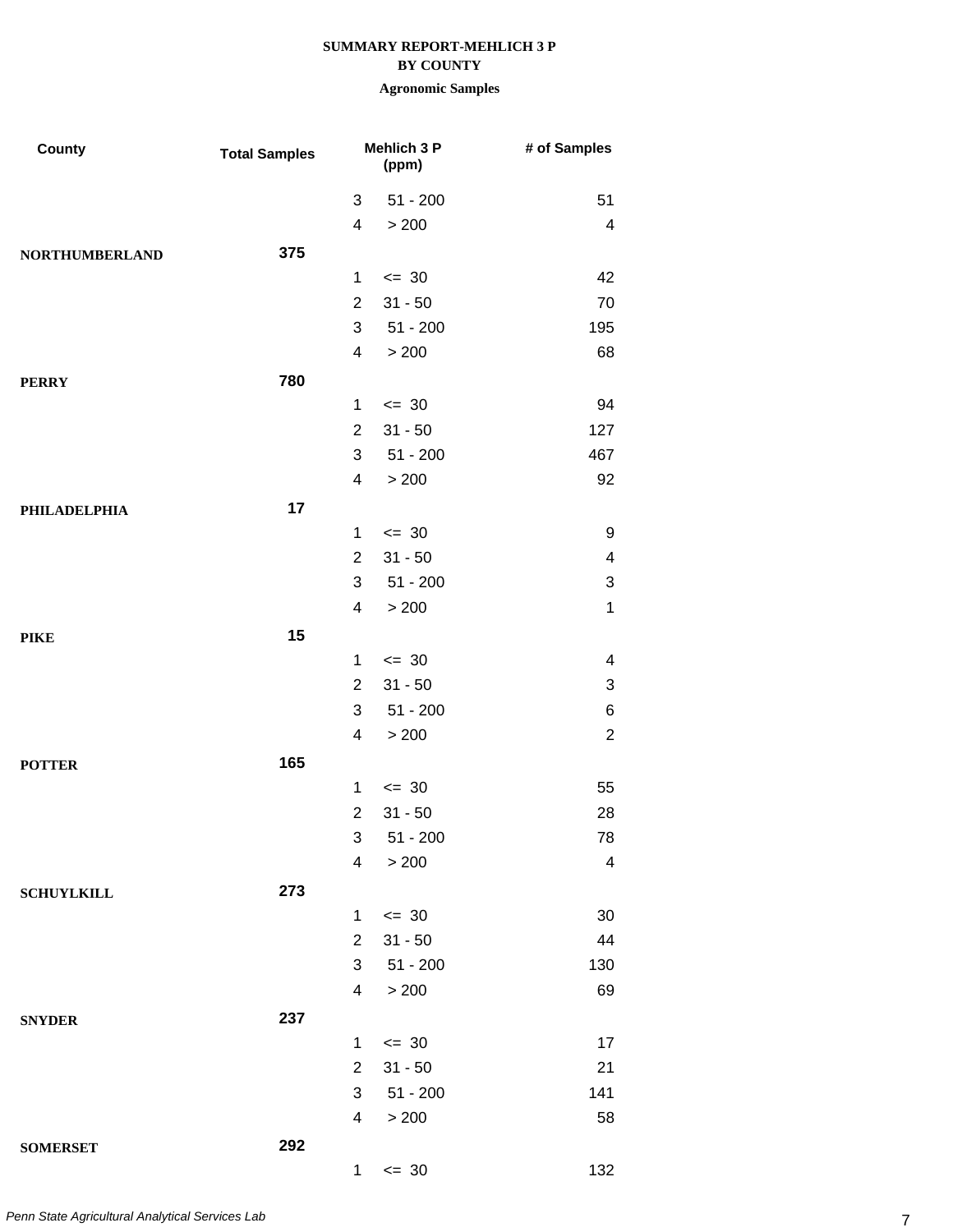### **BY COUNTY**

| County             | <b>Total Samples</b> |                          | <b>Mehlich 3 P</b><br>(ppm) | # of Samples            |
|--------------------|----------------------|--------------------------|-----------------------------|-------------------------|
|                    |                      | $\overline{2}$           | $31 - 50$                   | 49                      |
|                    |                      | 3                        | $51 - 200$                  | 109                     |
|                    |                      | $\overline{\mathcal{A}}$ | > 200                       | $\overline{2}$          |
| <b>SULLIVAN</b>    | 17                   |                          |                             |                         |
|                    |                      | $\mathbf{1}$             | $= 30$                      | 4                       |
|                    |                      | $\overline{2}$           | $31 - 50$                   | 3                       |
|                    |                      | 3                        | $51 - 200$                  | $\overline{2}$          |
|                    |                      | $\overline{\mathcal{A}}$ | > 200                       | 8                       |
| <b>SUSQUEHANNA</b> | 247                  |                          |                             |                         |
|                    |                      | $\mathbf{1}$             | $= 30$                      | 86                      |
|                    |                      | $\overline{2}$           | $31 - 50$                   | 47                      |
|                    |                      | 3                        | $51 - 200$                  | 94                      |
|                    |                      | 4                        | > 200                       | 20                      |
| <b>TIOGA</b>       | 466                  |                          |                             |                         |
|                    |                      | $\mathbf{1}$             | $\leq$ 30                   | 140                     |
|                    |                      | $\overline{2}$           | $31 - 50$                   | 120                     |
|                    |                      | 3                        | $51 - 200$                  | 181                     |
|                    |                      | $\overline{\mathcal{A}}$ | > 200                       | 25                      |
| <b>UNION</b>       | 294                  |                          |                             |                         |
|                    |                      | $\mathbf{1}$             | $= 30$                      | 58                      |
|                    |                      | $\overline{2}$           | $31 - 50$                   | 54                      |
|                    |                      | 3                        | $51 - 200$                  | 148                     |
|                    |                      | 4                        | > 200                       | 34                      |
| <b>VENANGO</b>     | 46                   |                          |                             |                         |
|                    |                      | 1                        | $= 30$                      | 31                      |
|                    |                      | $\overline{2}$           | $31 - 50$                   | $\overline{7}$          |
|                    |                      | $\mathfrak{S}$           | $51 - 200$                  | 8                       |
| <b>WARREN</b>      | 104                  |                          |                             |                         |
|                    |                      | $\mathbf 1$              | $\leq$ 30                   | 54                      |
|                    |                      | $\overline{2}$           | $31 - 50$                   | 22                      |
|                    |                      | 3                        | $51 - 200$                  | 24                      |
|                    |                      | 4                        | > 200                       | $\overline{\mathbf{4}}$ |
| <b>WASHINGTON</b>  | 332                  |                          |                             |                         |
|                    |                      | $\mathbf{1}$             | $\leq$ 30                   | 182                     |
|                    |                      | $\overline{2}$           | $31 - 50$                   | 94                      |
|                    |                      | 3                        | $51 - 200$                  | 53                      |
|                    |                      | $\overline{4}$           | > 200                       | $\sqrt{3}$              |
| <b>WAYNE</b>       | 87                   |                          |                             |                         |
|                    |                      | 1                        | $\leq$ 30                   | 18                      |